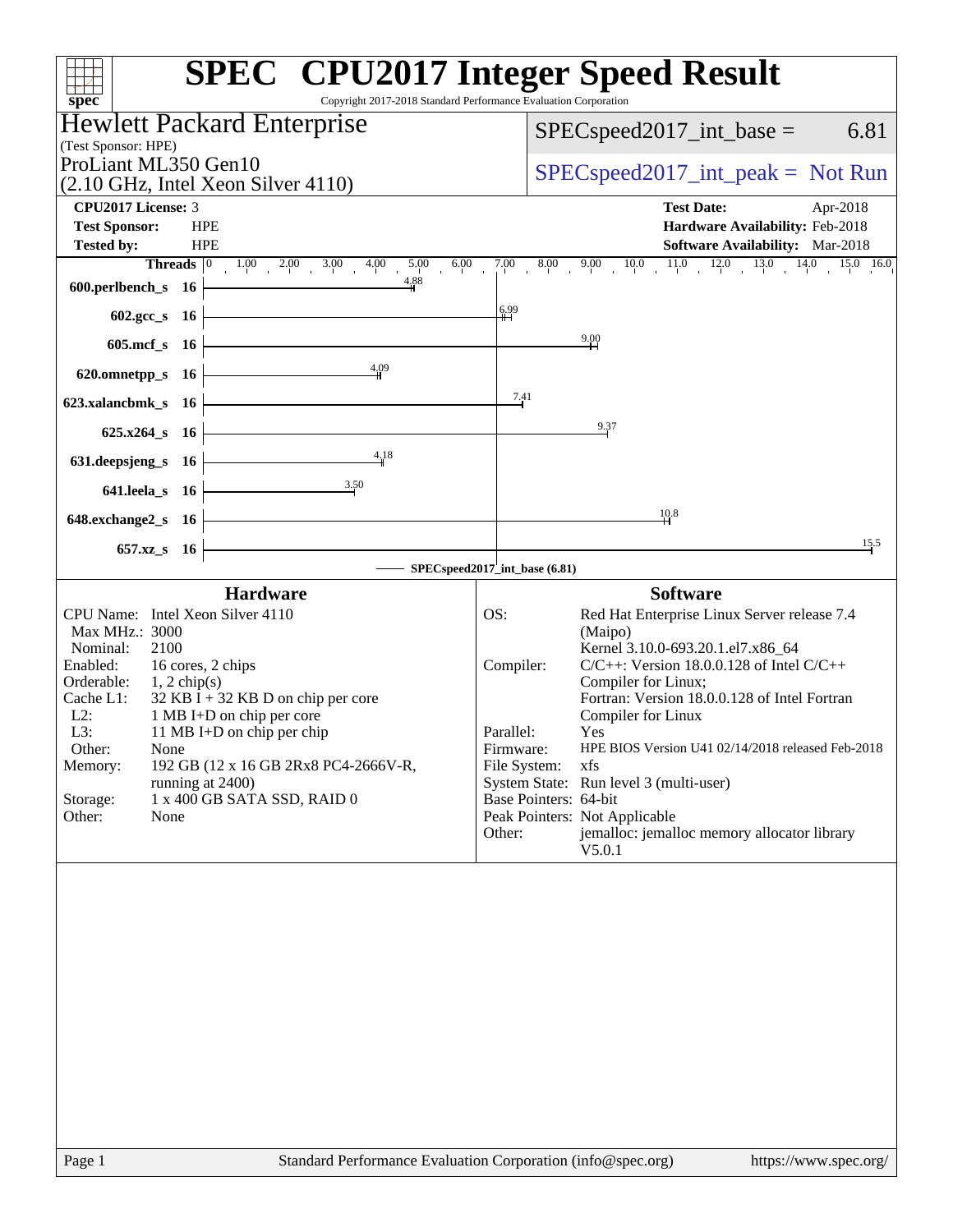

Copyright 2017-2018 Standard Performance Evaluation Corporation

### Hewlett Packard Enterprise

(Test Sponsor: HPE)

(2.10 GHz, Intel Xeon Silver 4110)

 $SPEC speed2017\_int\_base =$  6.81

### ProLiant ML350 Gen10  $SPEC speed2017\_int\_peak = Not Run$

**[CPU2017 License:](http://www.spec.org/auto/cpu2017/Docs/result-fields.html#CPU2017License)** 3 **[Test Date:](http://www.spec.org/auto/cpu2017/Docs/result-fields.html#TestDate)** Apr-2018 **[Test Sponsor:](http://www.spec.org/auto/cpu2017/Docs/result-fields.html#TestSponsor)** HPE **[Hardware Availability:](http://www.spec.org/auto/cpu2017/Docs/result-fields.html#HardwareAvailability)** Feb-2018 **[Tested by:](http://www.spec.org/auto/cpu2017/Docs/result-fields.html#Testedby)** HPE **[Software Availability:](http://www.spec.org/auto/cpu2017/Docs/result-fields.html#SoftwareAvailability)** Mar-2018

### **[Results Table](http://www.spec.org/auto/cpu2017/Docs/result-fields.html#ResultsTable)**

|                              | <b>Base</b>    |                |       | <b>Peak</b>    |       |                |       |                |                |              |                |              |                |              |
|------------------------------|----------------|----------------|-------|----------------|-------|----------------|-------|----------------|----------------|--------------|----------------|--------------|----------------|--------------|
| <b>Benchmark</b>             | <b>Threads</b> | <b>Seconds</b> | Ratio | <b>Seconds</b> | Ratio | <b>Seconds</b> | Ratio | <b>Threads</b> | <b>Seconds</b> | <b>Ratio</b> | <b>Seconds</b> | <b>Ratio</b> | <b>Seconds</b> | <b>Ratio</b> |
| $600.$ perlbench_s           | 16             | 368            | 4.82  | <u>364</u>     | 4.88  | 363            | 4.89  |                |                |              |                |              |                |              |
| $602.\text{gcc}\sspace_s$    | 16             | 574            | 6.94  | 558            | 7.14  | 570            | 6.99  |                |                |              |                |              |                |              |
| $605$ .mcf s                 | 16             | 525            | 9.00  | 516            | 9.15  | 526            | 8.98  |                |                |              |                |              |                |              |
| 620.omnetpp_s                | 16             | 399            | 4.09  | 397            | 4.11  | 404            | 4.03  |                |                |              |                |              |                |              |
| 623.xalancbmk s              | 16             | 192            | 7.39  | 191            | 7.41  | <b>191</b>     | 7.41  |                |                |              |                |              |                |              |
| 625.x264 s                   | 16             | 188            | 9.37  | 188            | 9.37  | 188            | 9.38  |                |                |              |                |              |                |              |
| 631.deepsjeng_s              | 16             | 346            | 4.14  | 343            | 4.18  | 343            | 4.18  |                |                |              |                |              |                |              |
| $641$ .leela_s               | 16             | 487            | 3.50  | 487            | 3.50  | 487            | 3.50  |                |                |              |                |              |                |              |
| 648.exchange2_s              | 16             | 275            | 10.7  | 272            | 10.8  | 272            | 10.8  |                |                |              |                |              |                |              |
| $657.xz$ s                   | 16             | 399            | 15.5  | 398            | 15.5  | 399            | 15.5  |                |                |              |                |              |                |              |
| $SPECspeed2017\_int\_base =$ |                |                | 6.81  |                |       |                |       |                |                |              |                |              |                |              |

**[SPECspeed2017\\_int\\_peak =](http://www.spec.org/auto/cpu2017/Docs/result-fields.html#SPECspeed2017intpeak) Not Run**

Results appear in the [order in which they were run.](http://www.spec.org/auto/cpu2017/Docs/result-fields.html#RunOrder) Bold underlined text [indicates a median measurement.](http://www.spec.org/auto/cpu2017/Docs/result-fields.html#Median)

#### **[Operating System Notes](http://www.spec.org/auto/cpu2017/Docs/result-fields.html#OperatingSystemNotes)**

 Stack size set to unlimited using "ulimit -s unlimited" Transparent Huge Pages enabled by default Filesystem page cache cleared with:

 shell invocation of 'sync; echo 3 > /proc/sys/vm/drop\_caches' prior to run IRQ balance service was stopped using "service irqbalance stop" Tuned profile set with "tuned-adm profile throughput-performance"

#### **[General Notes](http://www.spec.org/auto/cpu2017/Docs/result-fields.html#GeneralNotes)**

Environment variables set by runcpu before the start of the run: KMP\_AFFINITY = "granularity=fine,compact" LD\_LIBRARY\_PATH = "/home/cpu2017/lib/ia32:/home/cpu2017/lib/intel64:/home/cpu2017/je5.0.1-32:/home/cpu2017/je5.0.1-64" OMP\_STACKSIZE = "192M"

 Binaries compiled on a system with 1x Intel Core i7-4790 CPU + 32GB RAM memory using Redhat Enterprise Linux 7.4

Yes: The test sponsor attests, as of date of publication, that CVE-2017-5754 (Meltdown) is mitigated in the system as tested and documented. Yes: The test sponsor attests, as of date of publication, that CVE-2017-5753 (Spectre variant 1) is mitigated in the system as tested and documented. Yes: The test sponsor attests, as of date of publication, that CVE-2017-5715 (Spectre variant 2) is mitigated in the system as tested and documented. jemalloc: configured and built at default for 32bit (i686) and 64bit (x86\_64) targets; built with RedHat Enterprise 7.4, and the system compiler gcc 4.8.5;

sources available from jemalloc.net or <https://github.com/jemalloc/jemalloc/releases>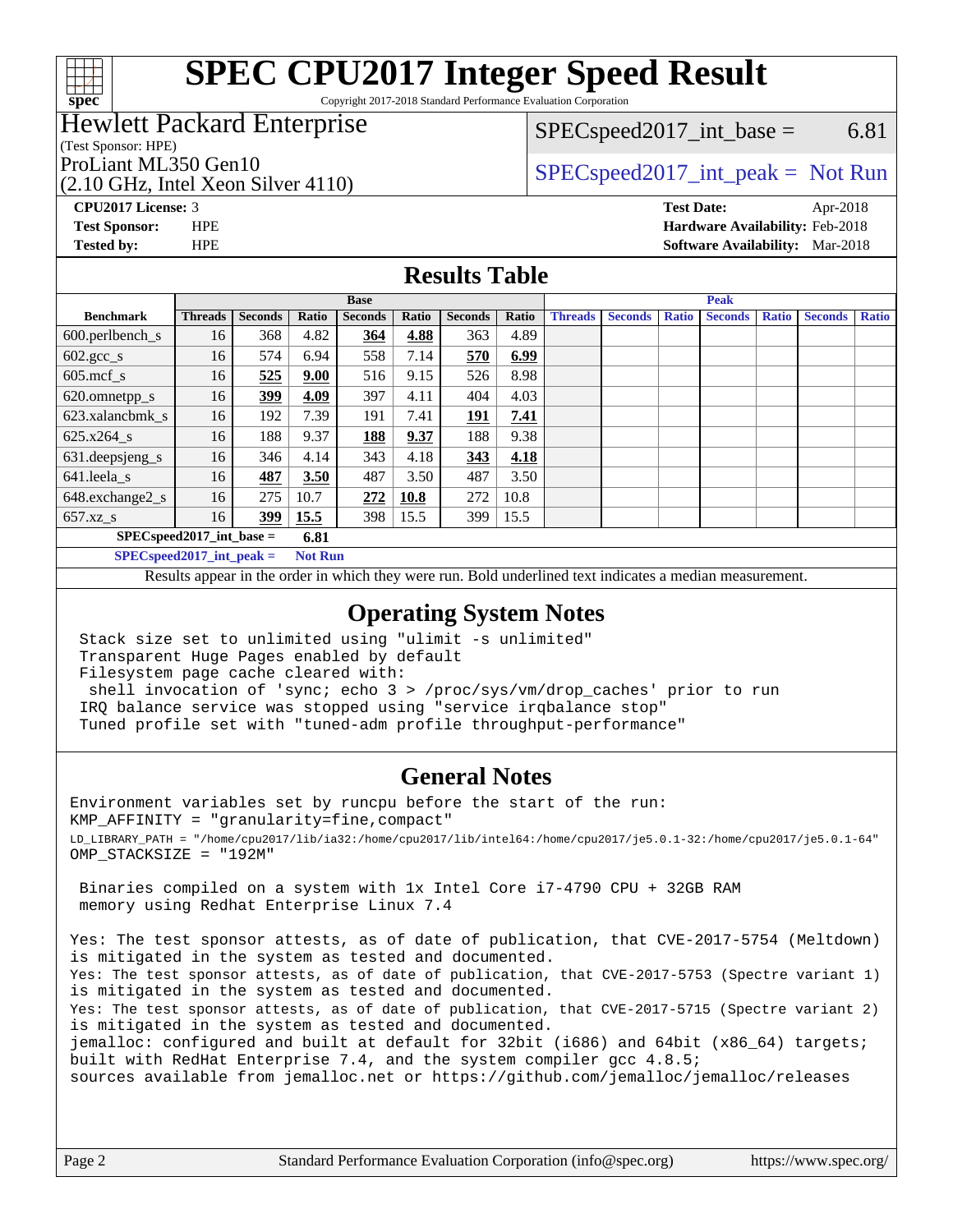Copyright 2017-2018 Standard Performance Evaluation Corporation

### Hewlett Packard Enterprise

 $SPEC speed2017\_int\_base =$  6.81

### (Test Sponsor: HPE)

(2.10 GHz, Intel Xeon Silver 4110)

ProLiant ML350 Gen10  $SPEC speed2017\_int\_peak = Not Run$ 

**[spec](http://www.spec.org/)**

 $+\!\!+\!\!$ 

**[CPU2017 License:](http://www.spec.org/auto/cpu2017/Docs/result-fields.html#CPU2017License)** 3 **[Test Date:](http://www.spec.org/auto/cpu2017/Docs/result-fields.html#TestDate)** Apr-2018 **[Test Sponsor:](http://www.spec.org/auto/cpu2017/Docs/result-fields.html#TestSponsor)** HPE **[Hardware Availability:](http://www.spec.org/auto/cpu2017/Docs/result-fields.html#HardwareAvailability)** Feb-2018 **[Tested by:](http://www.spec.org/auto/cpu2017/Docs/result-fields.html#Testedby)** HPE **[Software Availability:](http://www.spec.org/auto/cpu2017/Docs/result-fields.html#SoftwareAvailability)** Mar-2018

#### **[Platform Notes](http://www.spec.org/auto/cpu2017/Docs/result-fields.html#PlatformNotes)**

Page 3 Standard Performance Evaluation Corporation [\(info@spec.org\)](mailto:info@spec.org) <https://www.spec.org/> BIOS Configuration: Intel Hyper-Threading set to Disabled Memory Patrol Scrubbing set to Disabled Thermal Configuration set to Maximum Cooling Uncore Frequency Scaling set to Auto LLC Prefetch set to Enabled LLC Dead Line Allocation set to Disabled Stale A to S set to Enabled Workload Profile set to General Peak Frequency Compute Energy/Performance Bias set to Maximum Performance Workload Profile set to Custom NUMA Group Size Optimization set to Flat Sub-NUMA Clustering (SNC) set to Disabled Sysinfo program /home/cpu2017/bin/sysinfo Rev: r5797 of 2017-06-14 96c45e4568ad54c135fd618bcc091c0f running on ML30rhel Wed Apr 18 00:32:40 2018 SUT (System Under Test) info as seen by some common utilities. For more information on this section, see <https://www.spec.org/cpu2017/Docs/config.html#sysinfo> From /proc/cpuinfo model name : Intel(R) Xeon(R) Silver 4110 CPU @ 2.10GHz 2 "physical id"s (chips) 16 "processors" cores, siblings (Caution: counting these is hw and system dependent. The following excerpts from /proc/cpuinfo might not be reliable. Use with caution.) cpu cores : 8 siblings : 8 physical 0: cores 0 1 2 3 4 5 6 7 physical 1: cores 0 1 2 3 4 5 6 7 From lscpu: Architecture: x86\_64 CPU op-mode(s): 32-bit, 64-bit Byte Order: Little Endian CPU(s): 16 On-line CPU(s) list: 0-15 Thread(s) per core: 1 Core(s) per socket: 8 Socket(s): 2 NUMA node(s): 2 Vendor ID: GenuineIntel CPU family: 6 Model: 85 Model name: Intel(R) Xeon(R) Silver 4110 CPU @ 2.10GHz Stepping: 4 **(Continued on next page)**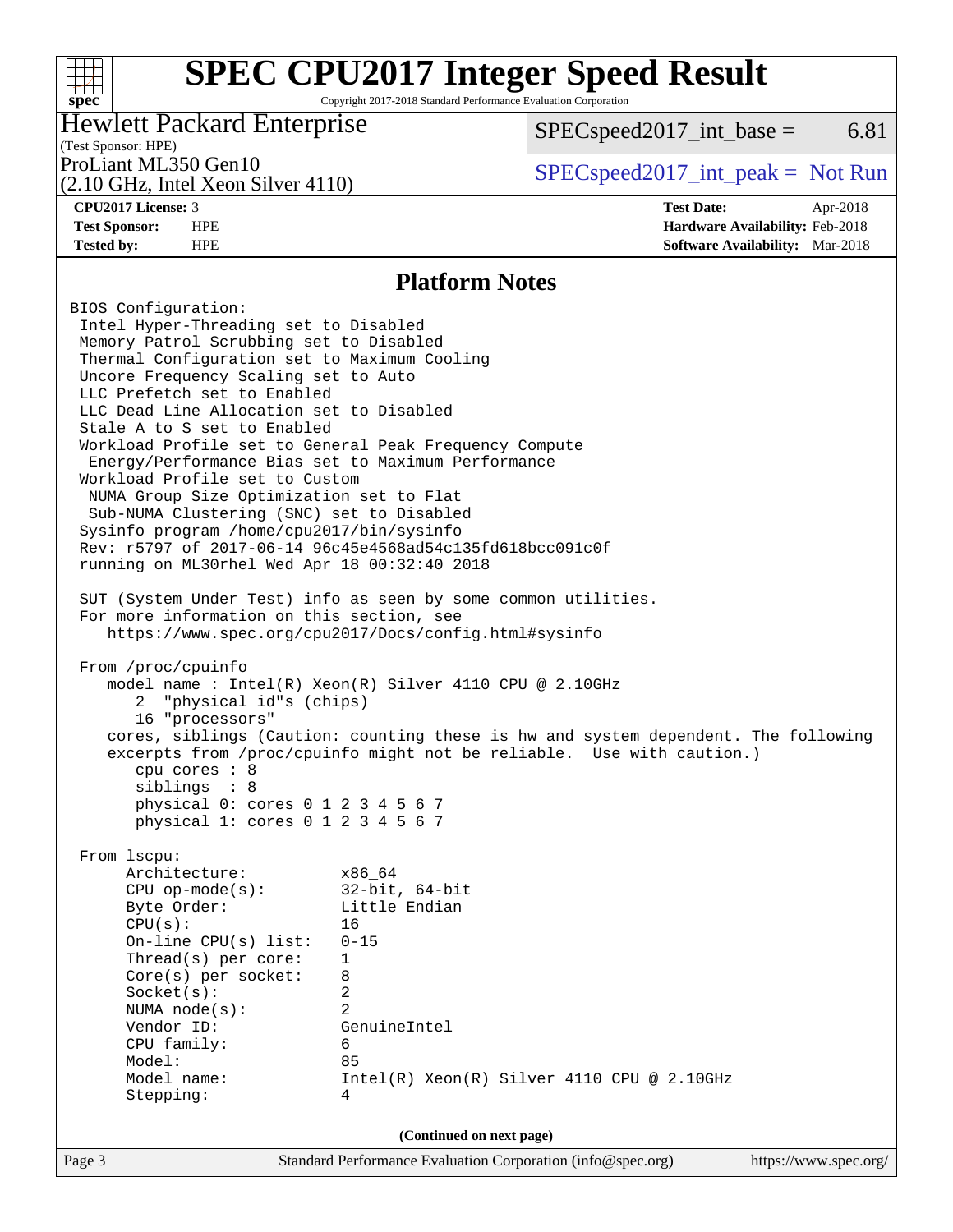Copyright 2017-2018 Standard Performance Evaluation Corporation

### Hewlett Packard Enterprise

 $SPECspeed2017\_int\_base =$  6.81

(Test Sponsor: HPE) (2.10 GHz, Intel Xeon Silver 4110)

ProLiant ML350 Gen10  $SPEC speed2017\_int\_peak = Not Run$ 

#### **[CPU2017 License:](http://www.spec.org/auto/cpu2017/Docs/result-fields.html#CPU2017License)** 3 **[Test Date:](http://www.spec.org/auto/cpu2017/Docs/result-fields.html#TestDate)** Apr-2018

**[spec](http://www.spec.org/)**

**[Test Sponsor:](http://www.spec.org/auto/cpu2017/Docs/result-fields.html#TestSponsor)** HPE **[Hardware Availability:](http://www.spec.org/auto/cpu2017/Docs/result-fields.html#HardwareAvailability)** Feb-2018

**[Tested by:](http://www.spec.org/auto/cpu2017/Docs/result-fields.html#Testedby)** HPE **[Software Availability:](http://www.spec.org/auto/cpu2017/Docs/result-fields.html#SoftwareAvailability)** Mar-2018

#### **[Platform Notes \(Continued\)](http://www.spec.org/auto/cpu2017/Docs/result-fields.html#PlatformNotes)**

| CPU MHz:<br>4200.00<br>BogoMIPS:<br>Virtualization:<br>$VT - x$<br>L1d cache:<br>32K<br>Lli cache:<br>32K<br>L2 cache:<br>1024K<br>L3 cache:<br>11264K<br>$0 - 7$<br>NUMA $node0$ $CPU(s):$<br>NUMA node1 CPU(s):<br>$8 - 15$<br>Flagg: | 2100.000<br>fpu vme de pse tsc msr pae mce cx8 apic sep mtrr pge mca cmov<br>pat pse36 clflush dts acpi mmx fxsr sse sse2 ss ht tm pbe syscall nx pdpelgb rdtscp<br>lm constant_tsc art arch_perfmon pebs bts rep_good nopl xtopology nonstop_tsc<br>aperfmperf eagerfpu pni pclmulqdq dtes64 monitor ds_cpl vmx smx est tm2 ssse3 fma<br>cx16 xtpr pdcm pcid dca sse4_1 sse4_2 x2apic movbe popcnt tsc_deadline_timer aes<br>xsave avx f16c rdrand lahf_lm abm 3dnowprefetch epb cat_13 cdp_13 invpcid_single<br>intel_pt spec_ctrl ibpb_support tpr_shadow vnmi flexpriority ept vpid fsgsbase<br>tsc_adjust bmil hle avx2 smep bmi2 erms invpcid rtm cqm mpx rdt_a avx512f avx512dq<br>rdseed adx smap clflushopt clwb avx512cd avx512bw avx512vl xsaveopt xsavec xgetbvl |
|-----------------------------------------------------------------------------------------------------------------------------------------------------------------------------------------------------------------------------------------|------------------------------------------------------------------------------------------------------------------------------------------------------------------------------------------------------------------------------------------------------------------------------------------------------------------------------------------------------------------------------------------------------------------------------------------------------------------------------------------------------------------------------------------------------------------------------------------------------------------------------------------------------------------------------------------------------------------------------------------------------------------------------|
|                                                                                                                                                                                                                                         | cqm_llc cqm_occup_llc cqm_mbm_total cqm_mbm_local dtherm ida arat pln pts                                                                                                                                                                                                                                                                                                                                                                                                                                                                                                                                                                                                                                                                                                    |
| /proc/cpuinfo cache data<br>cache size : 11264 KB                                                                                                                                                                                       |                                                                                                                                                                                                                                                                                                                                                                                                                                                                                                                                                                                                                                                                                                                                                                              |
| physical chip.                                                                                                                                                                                                                          | From numactl --hardware WARNING: a numactl 'node' might or might not correspond to a                                                                                                                                                                                                                                                                                                                                                                                                                                                                                                                                                                                                                                                                                         |
| From /proc/meminfo<br>MemTotal:<br>197751396 kB<br>HugePages_Total:<br>0<br>Hugepagesize: 2048 kB                                                                                                                                       |                                                                                                                                                                                                                                                                                                                                                                                                                                                                                                                                                                                                                                                                                                                                                                              |
| From /etc/*release* /etc/*version*                                                                                                                                                                                                      |                                                                                                                                                                                                                                                                                                                                                                                                                                                                                                                                                                                                                                                                                                                                                                              |
| os-release:<br>NAME="Red Hat Enterprise Linux Server"<br>VERSION="7.4 (Maipo)"<br>ID="rhel"<br>ID LIKE="fedora"<br>VARIANT="Server"<br>VARIANT ID="server"<br>VERSION_ID="7.4"                                                          |                                                                                                                                                                                                                                                                                                                                                                                                                                                                                                                                                                                                                                                                                                                                                                              |
|                                                                                                                                                                                                                                         | PRETTY_NAME="Red Hat Enterprise Linux Server 7.4 (Maipo)"                                                                                                                                                                                                                                                                                                                                                                                                                                                                                                                                                                                                                                                                                                                    |
|                                                                                                                                                                                                                                         | redhat-release: Red Hat Enterprise Linux Server release 7.4 (Maipo)                                                                                                                                                                                                                                                                                                                                                                                                                                                                                                                                                                                                                                                                                                          |
|                                                                                                                                                                                                                                         | system-release: Red Hat Enterprise Linux Server release 7.4 (Maipo)<br>system-release-cpe: cpe:/o:redhat:enterprise_linux:7.4:ga:server                                                                                                                                                                                                                                                                                                                                                                                                                                                                                                                                                                                                                                      |
|                                                                                                                                                                                                                                         |                                                                                                                                                                                                                                                                                                                                                                                                                                                                                                                                                                                                                                                                                                                                                                              |
| uname $-a$ :                                                                                                                                                                                                                            |                                                                                                                                                                                                                                                                                                                                                                                                                                                                                                                                                                                                                                                                                                                                                                              |
|                                                                                                                                                                                                                                         | Linux ML30rhel 3.10.0-693.20.1.el7.x86_64 #1 SMP Wed Feb 7 16:53:38 EST 2018 x86_64                                                                                                                                                                                                                                                                                                                                                                                                                                                                                                                                                                                                                                                                                          |
|                                                                                                                                                                                                                                         | (Continued on next page)                                                                                                                                                                                                                                                                                                                                                                                                                                                                                                                                                                                                                                                                                                                                                     |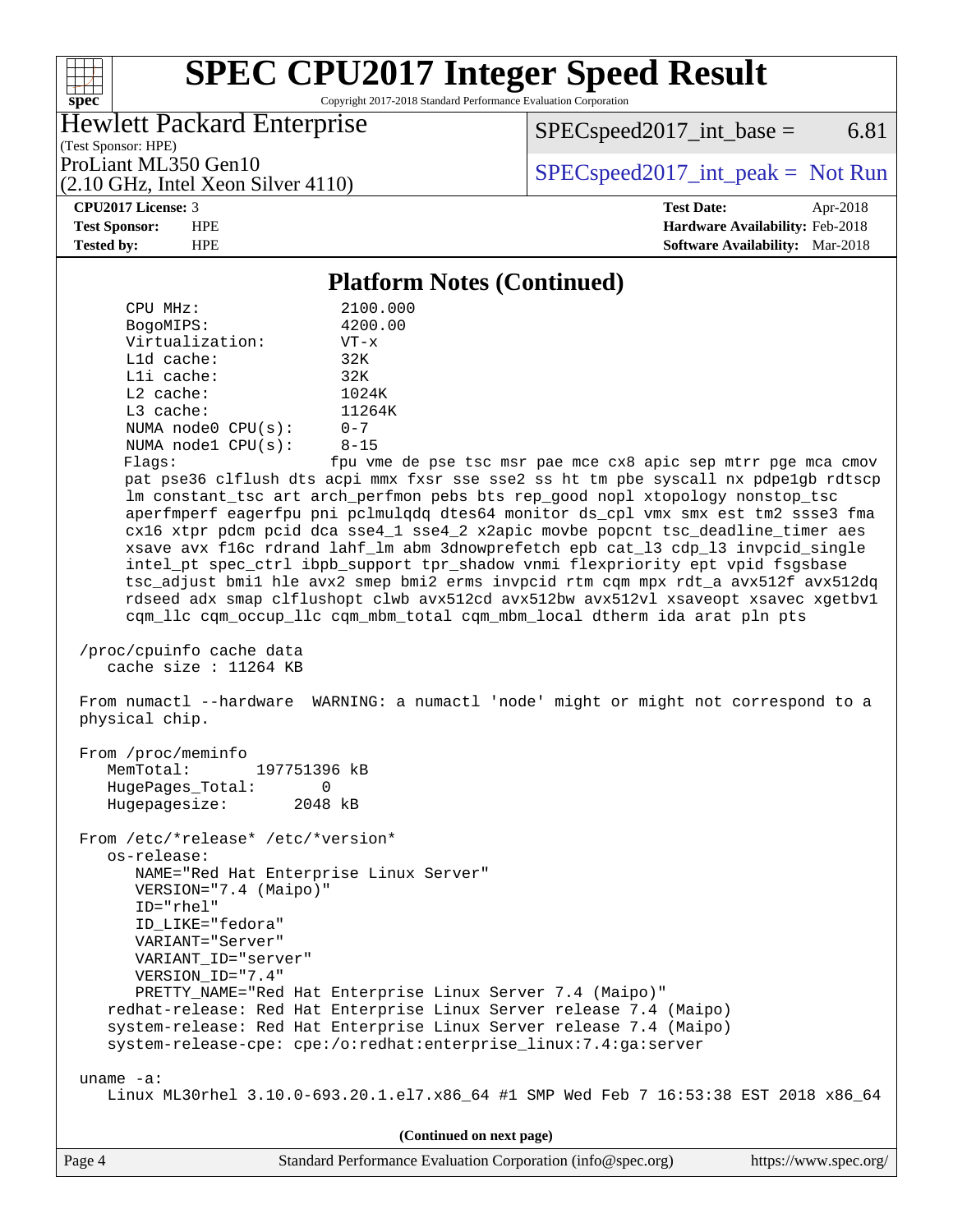Copyright 2017-2018 Standard Performance Evaluation Corporation

Hewlett Packard Enterprise

(2.10 GHz, Intel Xeon Silver 4110)

 $SPEC speed2017\_int\_base =$  6.81

(Test Sponsor: HPE)

ProLiant ML350 Gen10  $SPEC speed2017\_int\_peak = Not Run$ 

**[spec](http://www.spec.org/)**

 $\pm\pm\prime$ 

**[Tested by:](http://www.spec.org/auto/cpu2017/Docs/result-fields.html#Testedby)** HPE **[Software Availability:](http://www.spec.org/auto/cpu2017/Docs/result-fields.html#SoftwareAvailability)** Mar-2018

**[CPU2017 License:](http://www.spec.org/auto/cpu2017/Docs/result-fields.html#CPU2017License)** 3 **[Test Date:](http://www.spec.org/auto/cpu2017/Docs/result-fields.html#TestDate)** Apr-2018 **[Test Sponsor:](http://www.spec.org/auto/cpu2017/Docs/result-fields.html#TestSponsor)** HPE **[Hardware Availability:](http://www.spec.org/auto/cpu2017/Docs/result-fields.html#HardwareAvailability)** Feb-2018

### **[Platform Notes \(Continued\)](http://www.spec.org/auto/cpu2017/Docs/result-fields.html#PlatformNotes)**

x86\_64 x86\_64 GNU/Linux

run-level 3 Apr 18 00:28

 SPEC is set to: /home/cpu2017 Filesystem Type Size Used Avail Use% Mounted on /dev/mapper/rhel\_ml30rhel-home xfs 318G 22G 296G 7% /home

 Additional information from dmidecode follows. WARNING: Use caution when you interpret this section. The 'dmidecode' program reads system data which is "intended to allow hardware to be accurately determined", but the intent may not be met, as there are frequent changes to hardware, firmware, and the "DMTF SMBIOS" standard. BIOS HPE U41 02/14/2018

Memory:

12x UNKNOWN NOT AVAILABLE

12x UNKNOWN NOT AVAILABLE 16 GB 2 rank 2666, configured at 2400

(End of data from sysinfo program)

#### **[Compiler Version Notes](http://www.spec.org/auto/cpu2017/Docs/result-fields.html#CompilerVersionNotes)**

| $600. perlbench_s(base) 602.gcc_s(base) 605.mcf_s(base) 625.x264_s(base)$<br>CC.<br>$657.xz$ s(base) |
|------------------------------------------------------------------------------------------------------|
| icc (ICC) 18.0.0 20170811<br>Copyright (C) 1985-2017 Intel Corporation. All rights reserved.         |
| CXXC 620.omnetpp $s(base)$ 623.xalancbmk $s(base)$ 631.deepsjeng $s(base)$<br>641.leela s(base)      |
| icpc (ICC) 18.0.0 20170811<br>Copyright (C) 1985-2017 Intel Corporation. All rights reserved.        |
| $FC$ 648. exchange 2 $s$ (base)                                                                      |
| ifort (IFORT) 18.0.0 20170811<br>Copyright (C) 1985-2017 Intel Corporation. All rights reserved.     |
|                                                                                                      |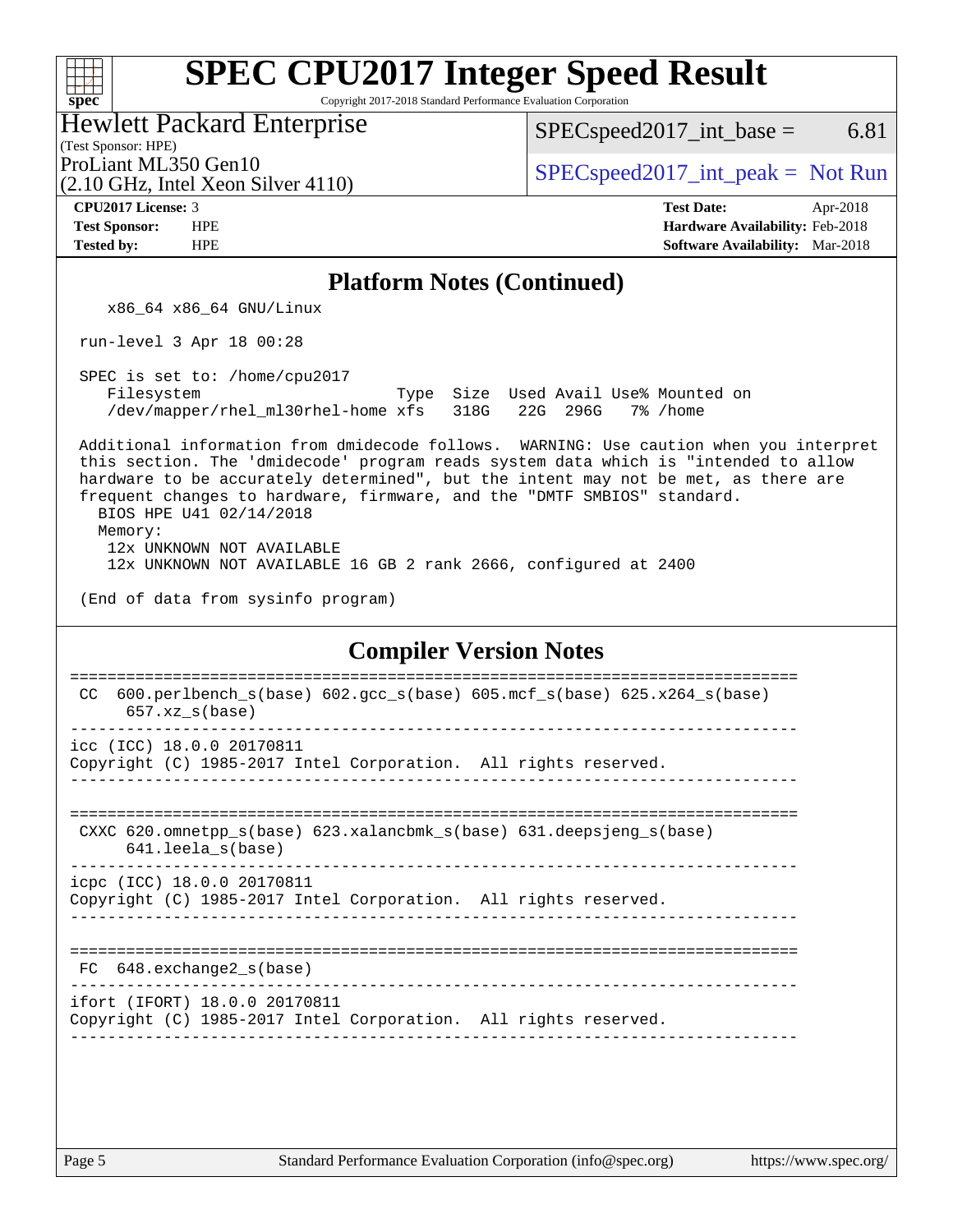

Copyright 2017-2018 Standard Performance Evaluation Corporation

### Hewlett Packard Enterprise

(Test Sponsor: HPE)

 $SPEC speed2017\_int\_base =$  6.81

(2.10 GHz, Intel Xeon Silver 4110)

ProLiant ML350 Gen10  $SPEC speed2017\_int\_peak = Not Run$ 

**[CPU2017 License:](http://www.spec.org/auto/cpu2017/Docs/result-fields.html#CPU2017License)** 3 **[Test Date:](http://www.spec.org/auto/cpu2017/Docs/result-fields.html#TestDate)** Apr-2018 **[Test Sponsor:](http://www.spec.org/auto/cpu2017/Docs/result-fields.html#TestSponsor)** HPE **[Hardware Availability:](http://www.spec.org/auto/cpu2017/Docs/result-fields.html#HardwareAvailability)** Feb-2018 **[Tested by:](http://www.spec.org/auto/cpu2017/Docs/result-fields.html#Testedby)** HPE **[Software Availability:](http://www.spec.org/auto/cpu2017/Docs/result-fields.html#SoftwareAvailability)** Mar-2018

## **[Base Compiler Invocation](http://www.spec.org/auto/cpu2017/Docs/result-fields.html#BaseCompilerInvocation)**

[C benchmarks:](http://www.spec.org/auto/cpu2017/Docs/result-fields.html#Cbenchmarks)

[icc](http://www.spec.org/cpu2017/results/res2018q3/cpu2017-20180625-07312.flags.html#user_CCbase_intel_icc_18.0_66fc1ee009f7361af1fbd72ca7dcefbb700085f36577c54f309893dd4ec40d12360134090235512931783d35fd58c0460139e722d5067c5574d8eaf2b3e37e92)

[C++ benchmarks](http://www.spec.org/auto/cpu2017/Docs/result-fields.html#CXXbenchmarks): [icpc](http://www.spec.org/cpu2017/results/res2018q3/cpu2017-20180625-07312.flags.html#user_CXXbase_intel_icpc_18.0_c510b6838c7f56d33e37e94d029a35b4a7bccf4766a728ee175e80a419847e808290a9b78be685c44ab727ea267ec2f070ec5dc83b407c0218cded6866a35d07)

[Fortran benchmarks:](http://www.spec.org/auto/cpu2017/Docs/result-fields.html#Fortranbenchmarks)

[ifort](http://www.spec.org/cpu2017/results/res2018q3/cpu2017-20180625-07312.flags.html#user_FCbase_intel_ifort_18.0_8111460550e3ca792625aed983ce982f94888b8b503583aa7ba2b8303487b4d8a21a13e7191a45c5fd58ff318f48f9492884d4413fa793fd88dd292cad7027ca)

### **[Base Portability Flags](http://www.spec.org/auto/cpu2017/Docs/result-fields.html#BasePortabilityFlags)**

 600.perlbench\_s: [-DSPEC\\_LP64](http://www.spec.org/cpu2017/results/res2018q3/cpu2017-20180625-07312.flags.html#b600.perlbench_s_basePORTABILITY_DSPEC_LP64) [-DSPEC\\_LINUX\\_X64](http://www.spec.org/cpu2017/results/res2018q3/cpu2017-20180625-07312.flags.html#b600.perlbench_s_baseCPORTABILITY_DSPEC_LINUX_X64) 602.gcc\_s: [-DSPEC\\_LP64](http://www.spec.org/cpu2017/results/res2018q3/cpu2017-20180625-07312.flags.html#suite_basePORTABILITY602_gcc_s_DSPEC_LP64) 605.mcf\_s: [-DSPEC\\_LP64](http://www.spec.org/cpu2017/results/res2018q3/cpu2017-20180625-07312.flags.html#suite_basePORTABILITY605_mcf_s_DSPEC_LP64) 620.omnetpp\_s: [-DSPEC\\_LP64](http://www.spec.org/cpu2017/results/res2018q3/cpu2017-20180625-07312.flags.html#suite_basePORTABILITY620_omnetpp_s_DSPEC_LP64) 623.xalancbmk\_s: [-DSPEC\\_LP64](http://www.spec.org/cpu2017/results/res2018q3/cpu2017-20180625-07312.flags.html#suite_basePORTABILITY623_xalancbmk_s_DSPEC_LP64) [-DSPEC\\_LINUX](http://www.spec.org/cpu2017/results/res2018q3/cpu2017-20180625-07312.flags.html#b623.xalancbmk_s_baseCXXPORTABILITY_DSPEC_LINUX) 625.x264\_s: [-DSPEC\\_LP64](http://www.spec.org/cpu2017/results/res2018q3/cpu2017-20180625-07312.flags.html#suite_basePORTABILITY625_x264_s_DSPEC_LP64) 631.deepsjeng\_s: [-DSPEC\\_LP64](http://www.spec.org/cpu2017/results/res2018q3/cpu2017-20180625-07312.flags.html#suite_basePORTABILITY631_deepsjeng_s_DSPEC_LP64) 641.leela\_s: [-DSPEC\\_LP64](http://www.spec.org/cpu2017/results/res2018q3/cpu2017-20180625-07312.flags.html#suite_basePORTABILITY641_leela_s_DSPEC_LP64) 648.exchange2\_s: [-DSPEC\\_LP64](http://www.spec.org/cpu2017/results/res2018q3/cpu2017-20180625-07312.flags.html#suite_basePORTABILITY648_exchange2_s_DSPEC_LP64) 657.xz\_s: [-DSPEC\\_LP64](http://www.spec.org/cpu2017/results/res2018q3/cpu2017-20180625-07312.flags.html#suite_basePORTABILITY657_xz_s_DSPEC_LP64)

## **[Base Optimization Flags](http://www.spec.org/auto/cpu2017/Docs/result-fields.html#BaseOptimizationFlags)**

#### [C benchmarks](http://www.spec.org/auto/cpu2017/Docs/result-fields.html#Cbenchmarks):

[-Wl,-z,muldefs](http://www.spec.org/cpu2017/results/res2018q3/cpu2017-20180625-07312.flags.html#user_CCbase_link_force_multiple1_b4cbdb97b34bdee9ceefcfe54f4c8ea74255f0b02a4b23e853cdb0e18eb4525ac79b5a88067c842dd0ee6996c24547a27a4b99331201badda8798ef8a743f577) [-xCORE-AVX512](http://www.spec.org/cpu2017/results/res2018q3/cpu2017-20180625-07312.flags.html#user_CCbase_f-xCORE-AVX512) [-ipo](http://www.spec.org/cpu2017/results/res2018q3/cpu2017-20180625-07312.flags.html#user_CCbase_f-ipo) [-O3](http://www.spec.org/cpu2017/results/res2018q3/cpu2017-20180625-07312.flags.html#user_CCbase_f-O3) [-no-prec-div](http://www.spec.org/cpu2017/results/res2018q3/cpu2017-20180625-07312.flags.html#user_CCbase_f-no-prec-div) [-qopt-mem-layout-trans=3](http://www.spec.org/cpu2017/results/res2018q3/cpu2017-20180625-07312.flags.html#user_CCbase_f-qopt-mem-layout-trans_de80db37974c74b1f0e20d883f0b675c88c3b01e9d123adea9b28688d64333345fb62bc4a798493513fdb68f60282f9a726aa07f478b2f7113531aecce732043) [-qopenmp](http://www.spec.org/cpu2017/results/res2018q3/cpu2017-20180625-07312.flags.html#user_CCbase_qopenmp_16be0c44f24f464004c6784a7acb94aca937f053568ce72f94b139a11c7c168634a55f6653758ddd83bcf7b8463e8028bb0b48b77bcddc6b78d5d95bb1df2967) [-DSPEC\\_OPENMP](http://www.spec.org/cpu2017/results/res2018q3/cpu2017-20180625-07312.flags.html#suite_CCbase_DSPEC_OPENMP) [-L/usr/local/je5.0.1-64/lib](http://www.spec.org/cpu2017/results/res2018q3/cpu2017-20180625-07312.flags.html#user_CCbase_jemalloc_link_path64_4b10a636b7bce113509b17f3bd0d6226c5fb2346b9178c2d0232c14f04ab830f976640479e5c33dc2bcbbdad86ecfb6634cbbd4418746f06f368b512fced5394) [-ljemalloc](http://www.spec.org/cpu2017/results/res2018q3/cpu2017-20180625-07312.flags.html#user_CCbase_jemalloc_link_lib_d1249b907c500fa1c0672f44f562e3d0f79738ae9e3c4a9c376d49f265a04b9c99b167ecedbf6711b3085be911c67ff61f150a17b3472be731631ba4d0471706)

#### [C++ benchmarks:](http://www.spec.org/auto/cpu2017/Docs/result-fields.html#CXXbenchmarks)

[-Wl,-z,muldefs](http://www.spec.org/cpu2017/results/res2018q3/cpu2017-20180625-07312.flags.html#user_CXXbase_link_force_multiple1_b4cbdb97b34bdee9ceefcfe54f4c8ea74255f0b02a4b23e853cdb0e18eb4525ac79b5a88067c842dd0ee6996c24547a27a4b99331201badda8798ef8a743f577) [-xCORE-AVX512](http://www.spec.org/cpu2017/results/res2018q3/cpu2017-20180625-07312.flags.html#user_CXXbase_f-xCORE-AVX512) [-ipo](http://www.spec.org/cpu2017/results/res2018q3/cpu2017-20180625-07312.flags.html#user_CXXbase_f-ipo) [-O3](http://www.spec.org/cpu2017/results/res2018q3/cpu2017-20180625-07312.flags.html#user_CXXbase_f-O3) [-no-prec-div](http://www.spec.org/cpu2017/results/res2018q3/cpu2017-20180625-07312.flags.html#user_CXXbase_f-no-prec-div) [-qopt-mem-layout-trans=3](http://www.spec.org/cpu2017/results/res2018q3/cpu2017-20180625-07312.flags.html#user_CXXbase_f-qopt-mem-layout-trans_de80db37974c74b1f0e20d883f0b675c88c3b01e9d123adea9b28688d64333345fb62bc4a798493513fdb68f60282f9a726aa07f478b2f7113531aecce732043) [-L/usr/local/je5.0.1-64/lib](http://www.spec.org/cpu2017/results/res2018q3/cpu2017-20180625-07312.flags.html#user_CXXbase_jemalloc_link_path64_4b10a636b7bce113509b17f3bd0d6226c5fb2346b9178c2d0232c14f04ab830f976640479e5c33dc2bcbbdad86ecfb6634cbbd4418746f06f368b512fced5394) [-ljemalloc](http://www.spec.org/cpu2017/results/res2018q3/cpu2017-20180625-07312.flags.html#user_CXXbase_jemalloc_link_lib_d1249b907c500fa1c0672f44f562e3d0f79738ae9e3c4a9c376d49f265a04b9c99b167ecedbf6711b3085be911c67ff61f150a17b3472be731631ba4d0471706)

#### [Fortran benchmarks](http://www.spec.org/auto/cpu2017/Docs/result-fields.html#Fortranbenchmarks):

[-Wl,-z,muldefs](http://www.spec.org/cpu2017/results/res2018q3/cpu2017-20180625-07312.flags.html#user_FCbase_link_force_multiple1_b4cbdb97b34bdee9ceefcfe54f4c8ea74255f0b02a4b23e853cdb0e18eb4525ac79b5a88067c842dd0ee6996c24547a27a4b99331201badda8798ef8a743f577) [-xCORE-AVX512](http://www.spec.org/cpu2017/results/res2018q3/cpu2017-20180625-07312.flags.html#user_FCbase_f-xCORE-AVX512) [-ipo](http://www.spec.org/cpu2017/results/res2018q3/cpu2017-20180625-07312.flags.html#user_FCbase_f-ipo) [-O3](http://www.spec.org/cpu2017/results/res2018q3/cpu2017-20180625-07312.flags.html#user_FCbase_f-O3) [-no-prec-div](http://www.spec.org/cpu2017/results/res2018q3/cpu2017-20180625-07312.flags.html#user_FCbase_f-no-prec-div) [-qopt-mem-layout-trans=3](http://www.spec.org/cpu2017/results/res2018q3/cpu2017-20180625-07312.flags.html#user_FCbase_f-qopt-mem-layout-trans_de80db37974c74b1f0e20d883f0b675c88c3b01e9d123adea9b28688d64333345fb62bc4a798493513fdb68f60282f9a726aa07f478b2f7113531aecce732043) [-nostandard-realloc-lhs](http://www.spec.org/cpu2017/results/res2018q3/cpu2017-20180625-07312.flags.html#user_FCbase_f_2003_std_realloc_82b4557e90729c0f113870c07e44d33d6f5a304b4f63d4c15d2d0f1fab99f5daaed73bdb9275d9ae411527f28b936061aa8b9c8f2d63842963b95c9dd6426b8a) [-align array32byte](http://www.spec.org/cpu2017/results/res2018q3/cpu2017-20180625-07312.flags.html#user_FCbase_align_array32byte_b982fe038af199962ba9a80c053b8342c548c85b40b8e86eb3cc33dee0d7986a4af373ac2d51c3f7cf710a18d62fdce2948f201cd044323541f22fc0fffc51b6) [-L/usr/local/je5.0.1-64/lib](http://www.spec.org/cpu2017/results/res2018q3/cpu2017-20180625-07312.flags.html#user_FCbase_jemalloc_link_path64_4b10a636b7bce113509b17f3bd0d6226c5fb2346b9178c2d0232c14f04ab830f976640479e5c33dc2bcbbdad86ecfb6634cbbd4418746f06f368b512fced5394) [-ljemalloc](http://www.spec.org/cpu2017/results/res2018q3/cpu2017-20180625-07312.flags.html#user_FCbase_jemalloc_link_lib_d1249b907c500fa1c0672f44f562e3d0f79738ae9e3c4a9c376d49f265a04b9c99b167ecedbf6711b3085be911c67ff61f150a17b3472be731631ba4d0471706)